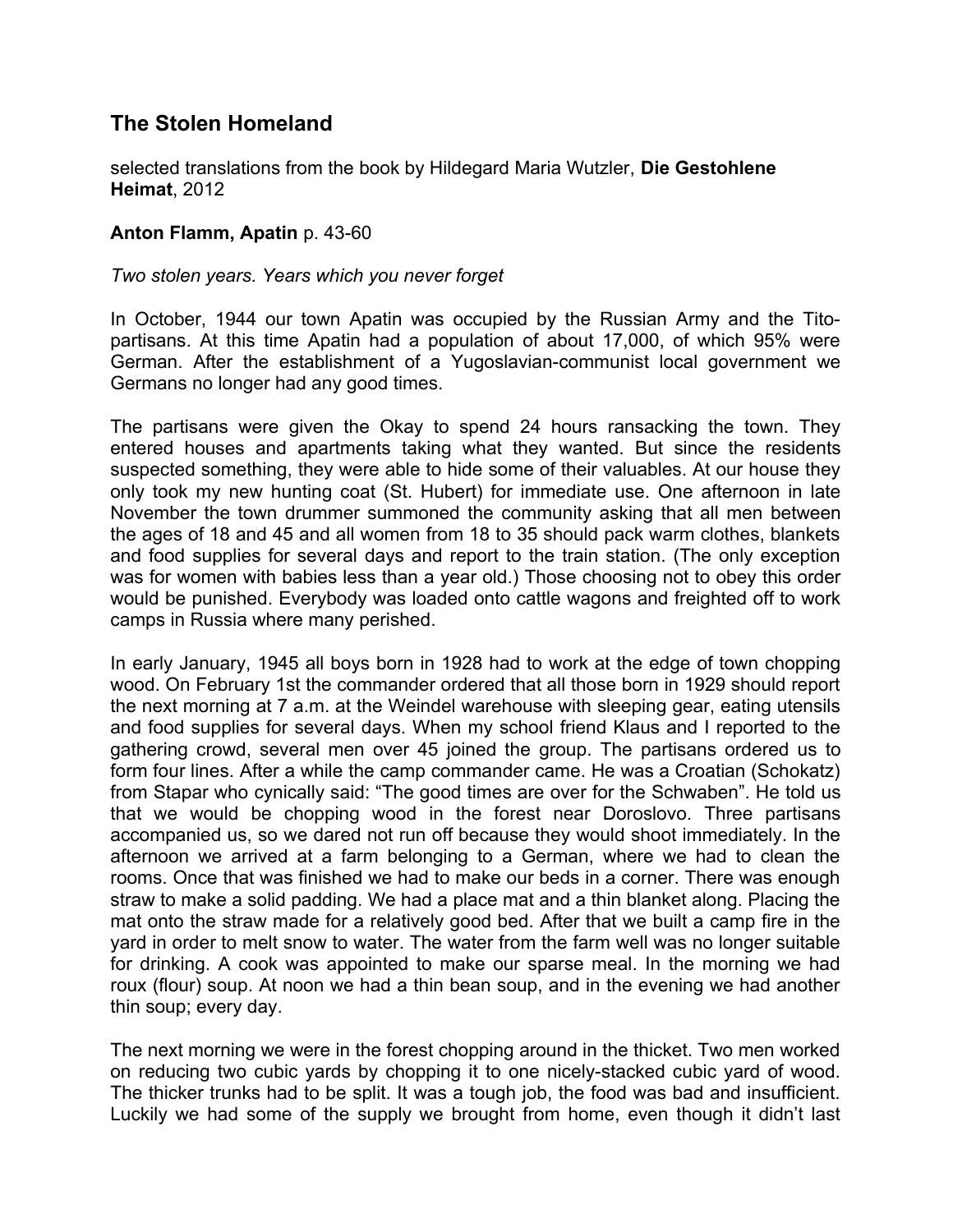long. After about 20 days the camp commander came to check on our progress. He spoke with the guards and had us line up in four rows. With a sardonic grin he said that we were done here and would get a new job. The next morning had us packing our things at 6 a.m. and on our way back to the Apatin camp. Once we made it to camp we were then ordered out to the huge fields to harvest the corn which had not been brought in during the fall. We had to begin working right away, and the only food we received was the roux soup with beans. Several women cooked a large pot of corn which tasted pretty good with a bit of salt. After about ten days we were brought back to the Apatin camp again. On the way we passed my house and I saw my mother talking with two of the neighbor ladies. When she noticed me she waved and cried bitterly. I was not able to talk with her.

Two days later three guards escorted us to the Baranja region of Hungary where the Russians took over. With mixed feelings and hanging heads we faced the uncertain. Our quarters were an abandoned sugar factory. The German-Russian front could not be far away because we heard distinct sounds of battle. We again lined up in four rows while the major inspected our columns telling us in Serbian that we would be digging trenches for the Red Army. Before leaving he said: "If it were up to me, you should all be shot." And then we had to go to work. A guard took us to a stream where we had to dig. Our only food came in the morning and evening – a scoop of pea soup and a piece of corn bread. The pea soup was terrible because bugs were swimming around on top; but we were hungry and so we just ate it.

Luckily we had some money, and my friend Klaus was able to buy some eggs, potatoes and bread at a farm. For lunch we built a fire with the plentiful branches near the stream. We packed several eggs and potatoes into the clay and placed these into the embers. We carefully unpacked the clay and enjoyed our eggs with potatoes. This was a feast for us! Klaus went for a look around the factory and returned a few minutes later to get his eating utensils. Half an hour later he returned and his utensils were covered with powdered sugar which he had found in the filling machine. We cracked the eggs into the bowls and stirred them with sugar which tasted unbelievably good. And then the two of us ate pea soup only in the morning.

After about 14 days it was getting close to Easter, and we were taken back to the Apatin camp. We were happy about that because we were afraid we might be taken to Russia. In the camp I ran into my uncle Fuderer who told me that all the Germans had been kicked out of their homes and apartments and sent off to work camps. The older ones and the women with children were sent to the camps in Gakowo and Kruschiwl. The old people died first, and the children were infected with typhus and dysentery. There was starvation and broken hearts. All four of my grandparents died in the camp along with my aunt and her one-year-old daughter. My uncle also told me that my mother was working with other women and men in the hemp factory. We now realized that all of us were now captive: the family, our home and our idea of freedom.

After several days in the Apatin camp we were ordered to get to work, but we were not told where. A few men joined our unit, and the next day we marched off into the uncertain. First to Sombor, then to Novi Sad (Neusatz), and then to a work camp in Zemun (Semlin). This camp was on a hill above the city and was surrounded with a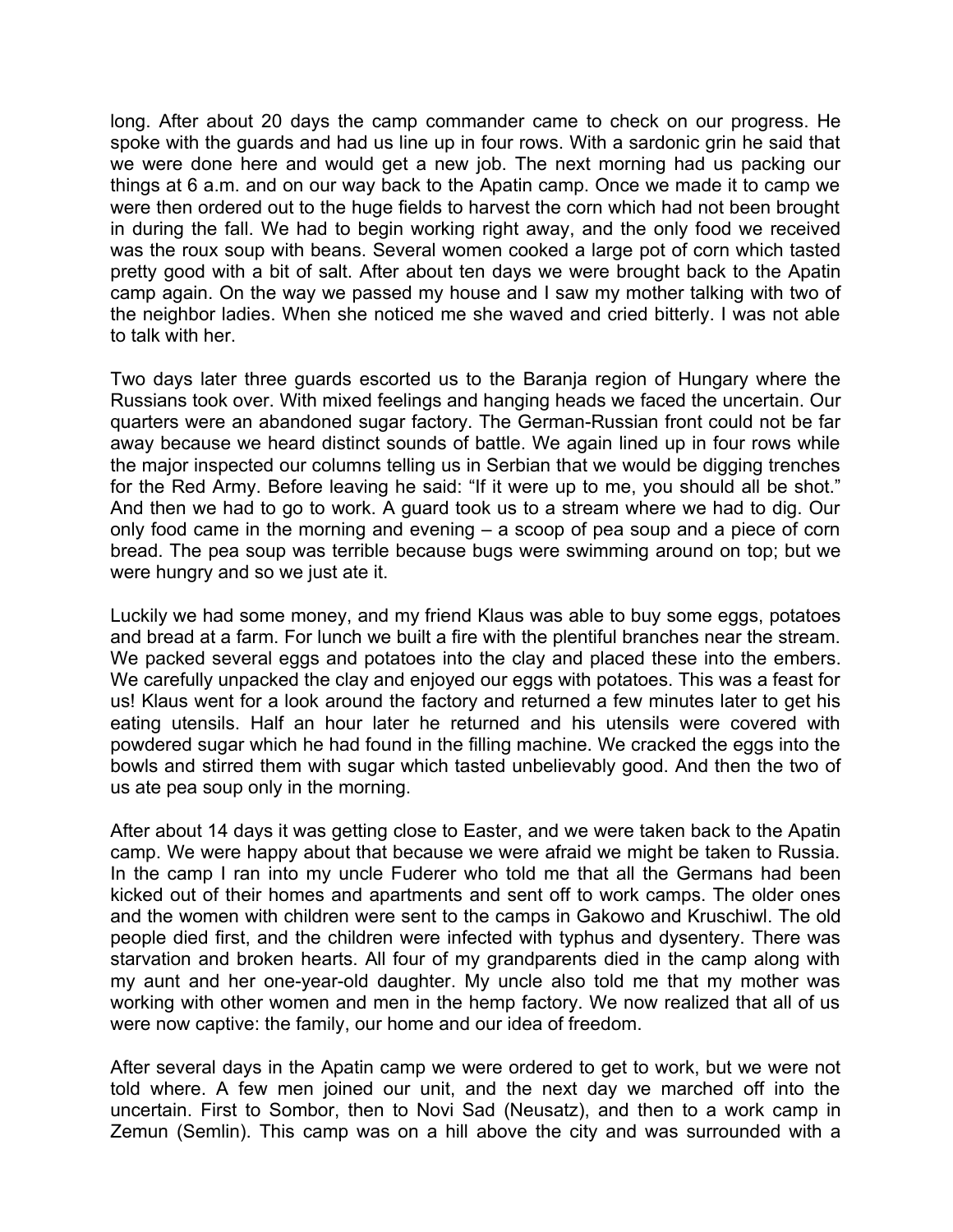double barbed wire fence. Wooden towers stood to the right and left of the entrance. Each one had a search light, machine gun and a guard. I mentioned to my friend Klaus: "Hey, I don't think we're getting out of here alive." And he answered: "I was just thinking the same thing." We waited a long time for the partisans to come. They yelled at us to get into four lines and empty our pockets and bag packs onto the ground. Then we were searched, and anyone with anything on him was shot. This process took a while until we could go to the barracks and look for a place to sleep. Klaus and I went into the first best barrack. It had wooden bunk beds with very old straw on them. (We later learned that this was a camp for Jews after the Hitler campaign.) We occupied the upper level and only had our winter coats as a blanket. The next morning at 6 a.m. we were driven out of the barracks to get our breakfast. There was a ladle of onion soup in an old can with a piece of corn bread. We had to slurp the soup because there was no flatware. We walked to the Semlin airport in four rows. There we had to break up chunks of concrete and shovel it into a pile to carry away. While cleaning up the concrete rubble we found cans of fruit and vegetables which we immediately consumed on the spot. Spoons and knives were also in with the rubble so that we wouldn't have to slurp the soup any more. We hid the knives at the airport in order to open the cans. Several days later we were itching all over; the first lice were here.

A nine-year-old boy befriended our guards. He wore a partisan cap and had a rifle which would hang down to his ankles. To amuse the others he would yell and command us around. He screamed at an old man, who responded. The boy then hit him with the butt end of the rifle. The man tried to defend himself, and the rifle fell to the ground. The boy started to yell, and so the other guards came and asked what was going on. The rascal said that the old man tried to take his rifle away. The guards beat the man half to death, tied his hands and locked him in a dark room. He was given nothing to eat or drink. One night we were pulled out of the barracks and had to line up in four u-shaped lines. The square was brightly lit. The partisans dragged out the man who had defended himself against the boy and threw him onto the square and shot him. The camp commander yelled: "Look at that, you dirty Schwaben. That will happen to anyone trying to take a rifle from a partisan." We were brought back to our barracks, but there was no way to fall asleep again. I was so stirred up.

After a while we passed through Novi Sad to get back to Tovarnik, where we set up quarters. We could tell what we would be doing, and this work would be harder than in Semlin. Every few yards there were breaks in the railway tracks. The oak ties were torn. Both sides of the railway embankment had been mined and it was dangerous to walk around there. We had to bring ties to the embankment and set them at the right distance. Others dragged the tracks from the wagons and screwed them onto the ties. A gauge was used to set the spacing. The food was not any better here. There was corn bread and onion soup. In the mine fields there were older storage places from the German army where we looked for food. We found crisp bread and ground peas which we cooked with water to a type of pea paste. They older men warned us about going there, but we went anyway. Though one day a younger lad stepped on a mine and was seriously injured. His roommate George wanted to help him, but was not careful enough and also stepped on a mine. This tore his leg off below the knee, however, he was able to crawl out of the mine field. The men then bandaged his leg above the knee. He suffered terrible pains and cried day and night. After a few days George died.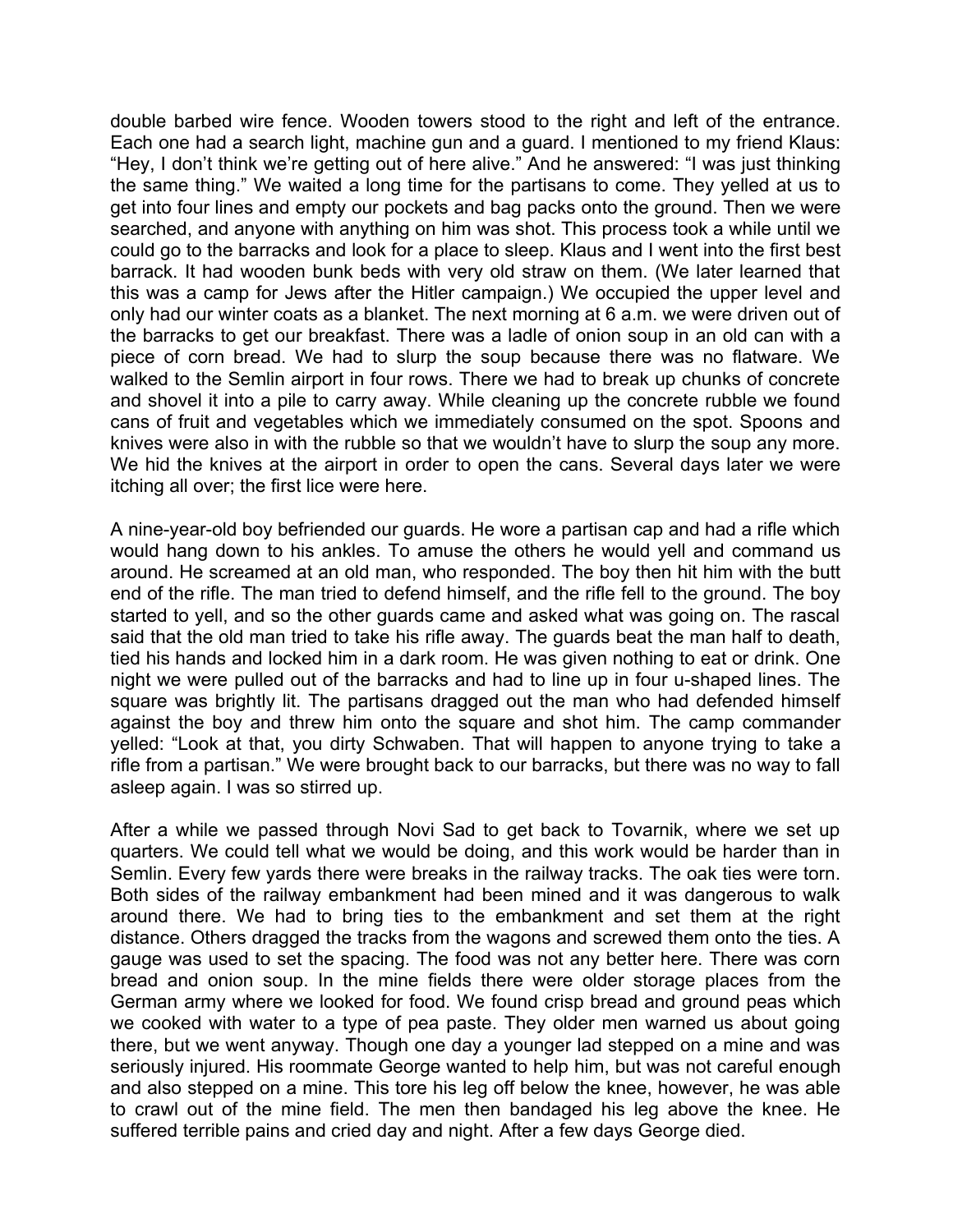I got sick and had a fever which is why I was placed with the other sick ones in the horse stable. I made myself a bed with the straw, but on the second day a guard came with a Russian officer and told us to put our shoes on and come along. We rode in a Russian truck which had shovels, crates and tent canvasses. This took us to a corn field where a Russian plane had been shot down. There was a grave mound from which we had to shovel out the two Russian pilots who had been placed there and put them into the crates. The canvasses were then nailed onto the crates. The stench of the cadavers was impossible to deal with. We then rode back to our quarters. The next day we returned to constructing the trails. I had to grit my teeth, but somehow managed.

Fourteen days later we were ordered to go to Apatin because we were needed there. We couldn't believe it and quickly packed our things. We could not take our injured friend along despite his pleas. We spent the night in Mitrovica where we finally received a decent meal – pork goulash with a big piece of bread. Nobody could explain why we suddenly had such a great meal. Could it be May 1st? The next day something terrible happened on the way to Novi Sad. Several men carried their comrade on a stretcher. He was so weak that they gave him a piece of bread to eat lying down. One of our guards saw this and became angry and started beating the man on the head with his rifle making him unconscious. The men put their comrade on the ground where he was shot. Then they placed him in a ditch by the road and covered him with any debris they could find. We then had to move on quickly. Once we reached Sombor we were pushed into a steam bath with some soap to wash our dirty, ill-treated bodies. Our hair was cut very short, and our clothes were deloused. All fresh and with clean clothes we went back to Apatin, where we were taken to the saw mill of the convent. The nuns had cooked goulash for us and gave us a piece of white bread. After the meal the camp commander came and told us that we would be building wooden pontoons across the Danube at Bogojevo and across the Tisza at Novi Becej. We had to make these at the sites. These bridges had been blown up by the Germans, and therefore it was our job to put things back in order. Once this was explained we went to the main Apatin camp in the Brewery Street (Bräuhaus-Gasse). The next morning there was the same roux soup with corn bread which had to last for the whole day. Again we got into four lines and had to count off before walking to the saw mill where the wooden logs were waiting. The poplar wood was 10 to 12 inches thick. First the square beams were cut for the frame, then the planks for the outer walls. Five or six men were there to tell us what to do. They had learned ship carpentry. We were watched from two sides; the one side was the town and on the other was the shipyard.

Once I wandered off to a nearby pond to relieve myself I checked to see how deep it was. It was only to the knee. This gave me the idea of running off to visit my mother in the hemp factory 5 miles away. My confirmation sponsor was Hungarian and did not have to be in the camp, so he would occasionally bring me some bacon and soap. Since it was already mid-May I could go into the Danube during the lunch break and wash myself from head to foot. In the evening I told my friend about my plan to run off for a day. He approved and wished me good luck for the next day. When we arrived at the saw mill I went straight to the pond, rolled up my pants above the knee and waded across the pond to where I could walk along the dam on the other side so that I would not be seen from the saw mill. I rolled my pants down and walked my way like a normal person. But my heart was beating like crazy. Being caught now would mean 30 days in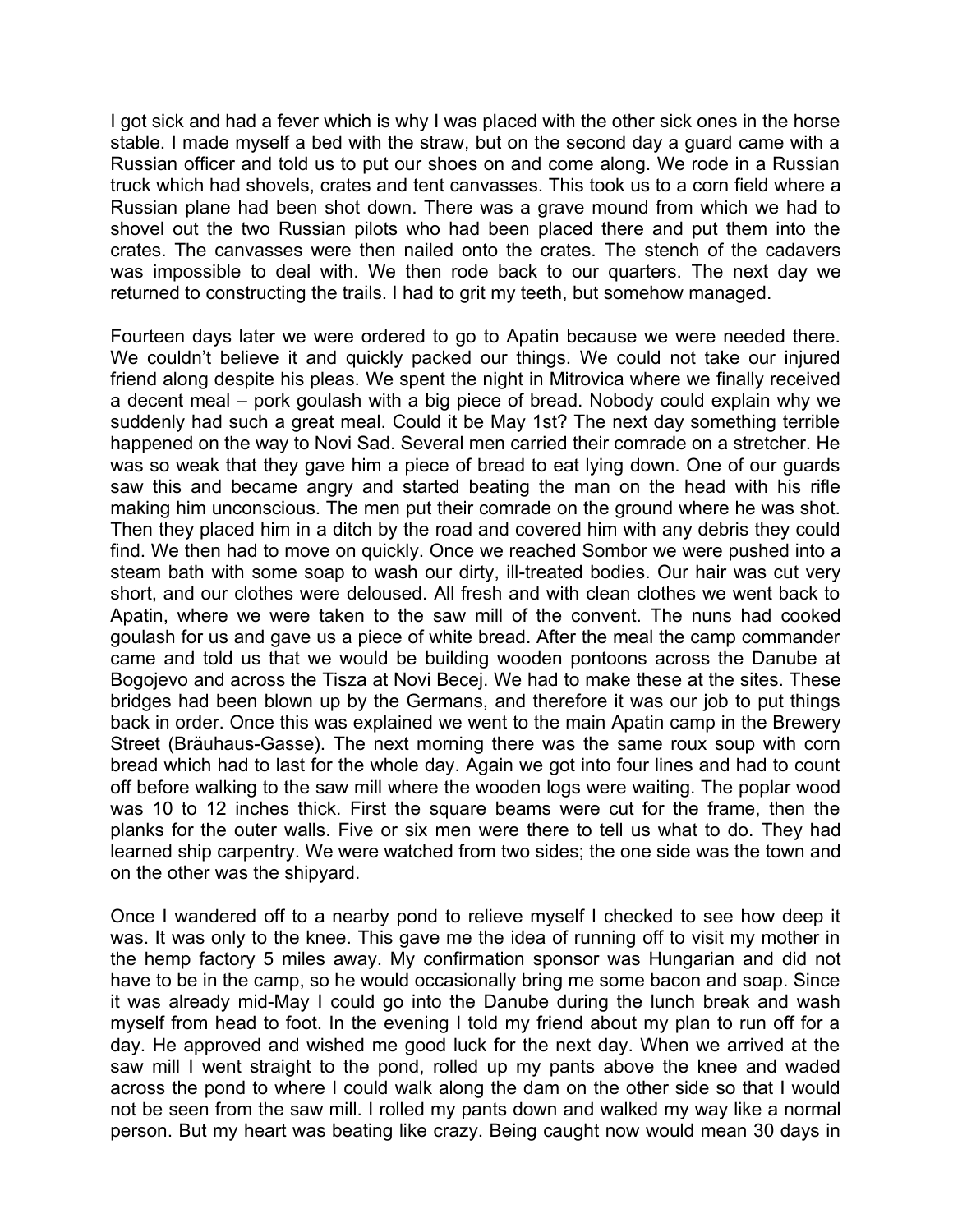the cellar with only bread and water. I made it to the hemp factory without any problem. It was such a joy when my mother saw me. And the other people there who knew me wanted to know how things were going. The Hungarian man was a very nice man. He let me stay and talk to my mother for two hours. I even received a lunch. The food was better here because people who knew the factory workers brought by flour, lard and other groceries. Then evening approached and I made my way back arriving with some luck in one piece at the saw mill.

When we had enough pontoons for the bridge in Erdut-Bogojevo we connected them with strong ropes. My friend Klaus and I were allowed to ride along to the construction site at Erdut. We took the Danube downstream and stopped near the Huli fisherman wharf (Huli was a fishing region for Apatin's wholesale fishing industry). When we arrived with the pontoons we saw how many fish there were in some of the boats. We asked if we could have some. Each of us received a fish to fry for lunch and some for the evening, so that we could cook a Hungarian fish soup. The fishermen also gave us some of the other ingredients. This was a feast for us. Once we finished lunch we were able to see the ruins of Erdut on the hill in the distance. After mooring the pontoons we were shown our quarters. Then we began building the bridge. A motorboat took the pontoons to the middle of the river where we anchored them. Squared timbers were placed on them and then nailed with strong planks. The construction of the bridge progressed steadily while anyone with time could shuttle people across the river. One time I took two women with two children across and received 20 Dinar. That was a joy – to have money for a change. When it started getting dark in the evening Klaus and I would sneak up to the ruins and look for cherries. Naturally, we had to be careful. The partisans brought German prisoners of war here to scoop water out of the pontoons when rain and leaks made that necessary. Once we could help no more we were sent back to the saw mill in Apatin to build more pontoons. When enough were completed we left for Novi Becej to build the bridge there. We proceeded as in Erdut and when we finished we returned again to the main camp in Apatin. Here we had various jobs. Usually we loaded goods onto the ships. One time we had to load horse and cow leather hides which smelled brutally.

Then I suddenly ran a high fever with the chills in the middle of summer. One day I had the fever, and the next day I didn't, but I was very tired and groggy. Klaus told the guard that I was sick, and so I was able to spend a day resting. I had malaria. When I felt better the next day I dragged myself to work. We were supposed to build stables for the cows, cattle and calves near the brick kilns. And the livestock had to be tended to, so I volunteered for the job because it was near the hemp factory where my mother worked. My friend Klaus liked the dock loading work, so we separated. I reported to the clerk who wrote down my name, and once he had enough people we went to the brick kilns which were about four miles outside of town. A man rode the one-horse carriage while we followed on foot. When we arrived at the brick kilns he introduced himself as Djoko and explained what we had to do. He said we could come to him if we needed anything and that he would try to get us better food. He said that we could move freely in the neighboring area, but that nobody should get the idea of leaving without permission. He had not requested any guards, but there were tight controls everywhere and you could not go far without identification papers. We then entered our quarters which were like barracks divided into small rooms. Each room was for two men and had two wooden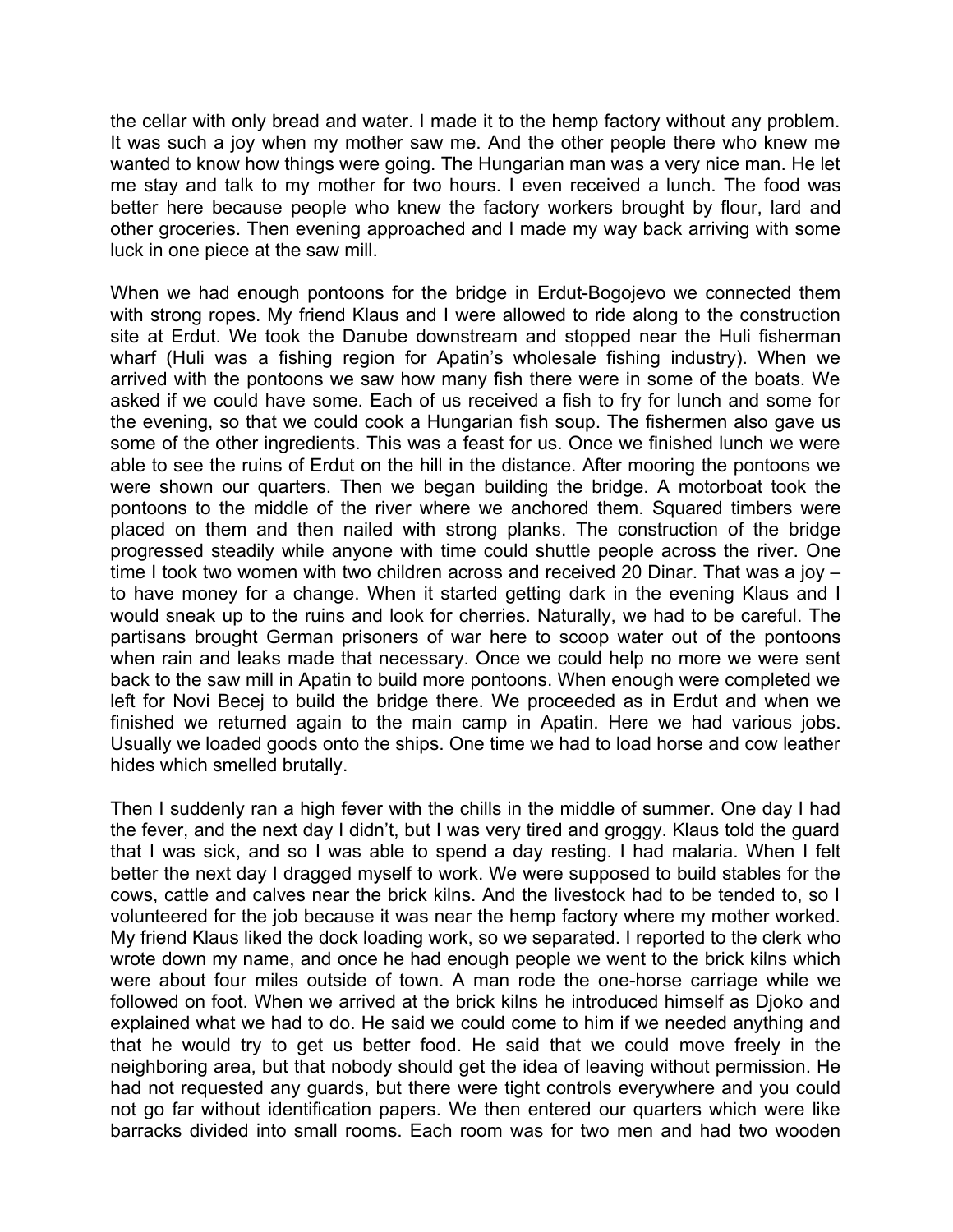beds, a primitively-nailed table and two stools. There was some straw so we tried to make it as comfortable as possible. We had been in worse quarters. The next day we were assigned to masons who came from Bosnia. We got to work building the stables. I still had malaria, so I asked a man who was sent to town every week for supplies if he could find my confirmation sponsor to get me some medicine. Two days later the good man returned with some quinine which he received from his doctor. I soon got better.

The stables were finished fast and a draw well was set up to provide water for the livestock. In August the cows, cattle, calves, four donkeys and three strong bulls arrived and were driven into the stables and tied. The bulls had their own stable. The next day 50 sheep arrived. An older Serbian took care of them and led them to pasture. Women were brought from the main camp to milk the cows and every day a man delivered the milk to town with a donkey carriage. My boss allowed me to see my mother two or three times a week and we always had a good time.

It soon became colder and we had to start thinking about heating. My buddy sharing the room with me was a bricklayer, so he built us a hearth. I had found a stove plate in a different house and now the winter could come. At night we snuck out to the stable to milk a cow. Each of us had a bottle and a pot. In the morning we put part of our corn bread into milk and cooked it up for a nice cereal. The winter of 1945 continued somehow, and in the spring the livestock was driven out to pasture. I now had to bring the milk into town. Every morning at 7 I would hitch up the two donkeys, lift the milk cans onto the wagon, get the delivery slip from my boss (in case someone stopped me) and drive the milk to the cooperative each day.

In May of 1946 all the livestock, except for the sheep, was given to the new residents. The people now came to the main camp. I was ordered to the old Serbian with the sheep. When I heard that the sheep would also be distributed I told my mother to ask her boss to have the commander sign me up as stoker. And so I made it to the hemp factory, learned the basics of stoking and could finally be together with my mother again. We had it pretty good in the hemp factory, except for being interned. Our Hungarian guard was not as strict as he could have been which allowed us to go for walks on Sundays or to swim in the nearby Danube River.

But even these better times came to an end, and when the raw hemp had been processed, some of us were sent to the main camp while the women and their daughters were sent to the Gakowo camp. My only thought now was to escape. One commander in the main camp was always tormenting the people, as I found out on my second day. A while ago my mother had sewn me a cap out of dark blue cloth like the partisans wore, but their's was a khaki color. The commander called me to him and gave me a contemptuous look. He yelled at me to stand straight, otherwise he'd slap my ear. He took the cap from my head, tore it up and threw it at my face. The cap fell to the ground. Now he yelled even louder. What was I thinking as a Schwabe wearing a partisan cap! When I said that my cap was blue, he continued to yell. I was not to talk back, otherwise he would lock me in the cellar for three days. I should leave, but he never wants to see me wearing the cap again.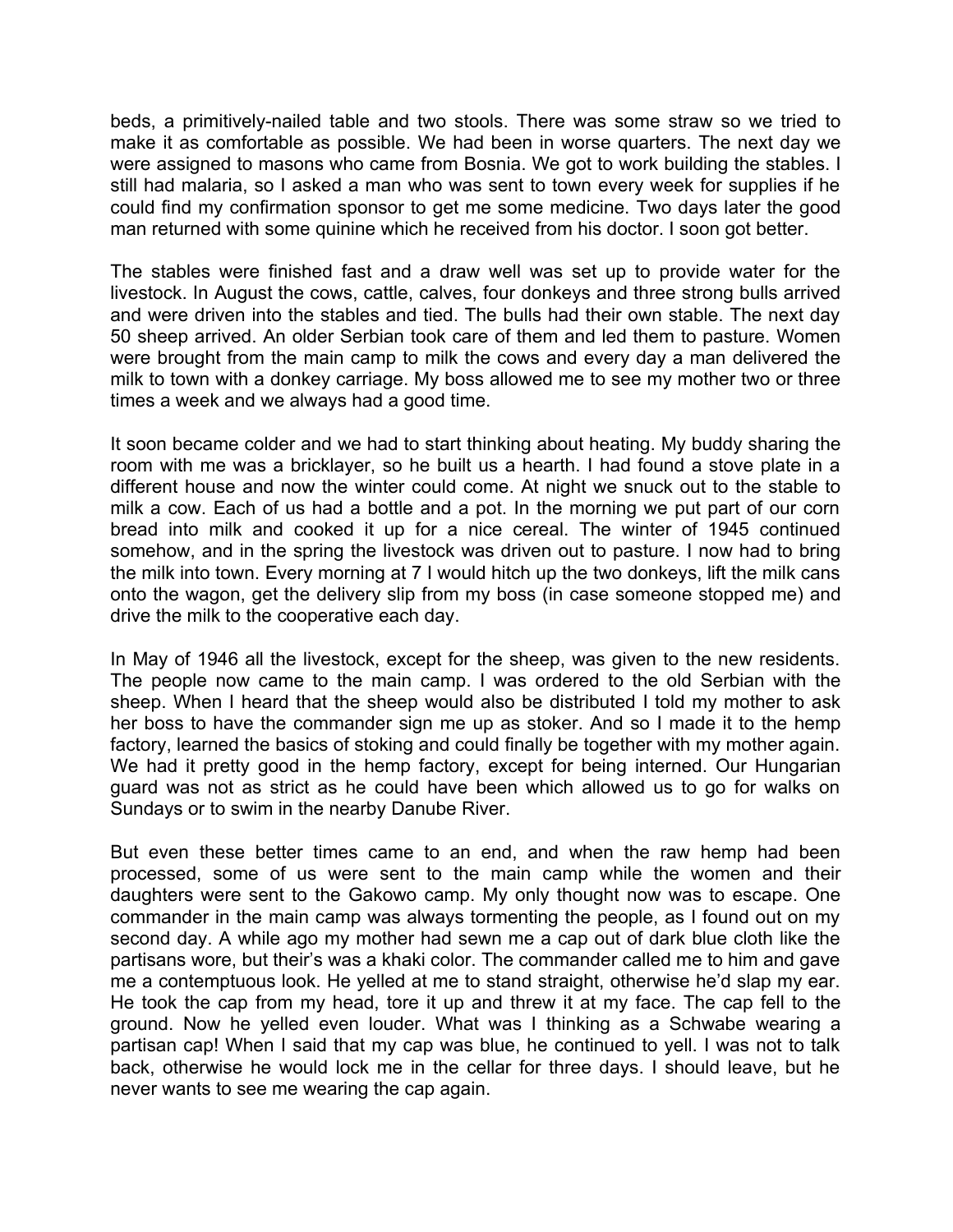We had to get our food in the women's camp on the other side. I was able to bring the cap to my mother to sew it because I knew that I would still need it. My plan to escape was developing regardless of cost. I told my mother about the plan. She begged me not to go through with it because she knew what would happen if I were caught. 30 days in the cellar with bread and water! I considered two possibilities for escape – either out back through the gardens or in front at the gate to the street. I decided on the second option because I had often seen that the night guard usually remained in the guard hut since it was late January and very cold. I informed my stoker buddy at the hemp factory and asked that he wake me that evening at 11 p.m. because he had a pocket watch. The next evening I was ready. I did not take my clothes off before lying down, and I could not fall asleep because I was too excited. My buddy who wanted to wake me was sound asleep. Time was moving very slow. I went to the toilet, opened the house door a crack and saw that the guard was in his hut. I woke my buddy to ask what time it was. It was a little after 11 p.m. on February 2, 1947. I put on my "blue partisan cap", shook Jacob's hand, and he wished me well. As I walked through the yard an icy wind was slapping my face, and I hoped that the guard was still sitting in his hut. And so it was. He was singing and kicking his feet from the cold. I slipped out and used the Serbian greeting: "Hello my friend, quite cold here". He cursed and said: "Yes, very cold." and continued stomping his feet. My heart was in my throat and I hurried past. Then I took quiet steps to the next corner and turned left into that street. Totally scared I ran for two to three hundred yards before slowing down to a more normal pace into the Outer Row Street where our neighbor, my Hungarian confirmation sponsor, lived. I knocked on the window of the room where he slept. The light went on and he opened the window. Once he saw me he was startled, but let me in through the gate. He told me to come into the living room and asked where I was coming from. His wife and both daughters were now awake, so I told them of my plans to head for the Gakowa camp and then via Hungary to Austria. I told him to give me my father's pocket watch, a blanket, the leather shoes and a few other things. He gave me what I wanted along with a big piece of smoked bacon and bread for the long way. I placed it all into my home-made backpack, put on my winter coat and thanked him for everything he had done for me. At half past midnight I said good-bye to him and his family because I had a long way ahead of me. It had snowed and the moon was bright so I could see well enough. I walked along the train track dam because no trains came through at night. I made an arc around Sombor to get back to the train dam. Meanwhile it was 5 a.m. I had a watch now to know what time it was. By 9 p.m. I was close to Gakowo and could see the outlines of a farm. I walked into the yard and could tell that nobody had been here in a while. I went into the stable to look for a place to sleep. The moon was shining through the window so that I could see there was still some straw in the food trough. I covered my feet with straw and placed the backpack next to me. I left my winter coat on and fell asleep exhausted. At six a.m. I awoke and was half frozen. I quickly got up and roused myself to move on. Outside I could see a light burning at a farm in the direction of Gakowo. The ground was frozen solid making it easy to walk. When I made it to the farm I called in Serbian: "Hello, is somebody there?" A dog started barking loudly and a woman came out and asked what I wanted. I asked if the town up ahead is Gakowo, which she affirmed. In German she asked me to come in. She told me that she was Hungarian and lived alone with her children on this farm. Her husband was with the Hungarian army and still had not come home. She asked why I wanted to go to Gakowo and gave me a cup of milk with a piece of bread. She also advised me to ask the people driving to the camp with the hay and